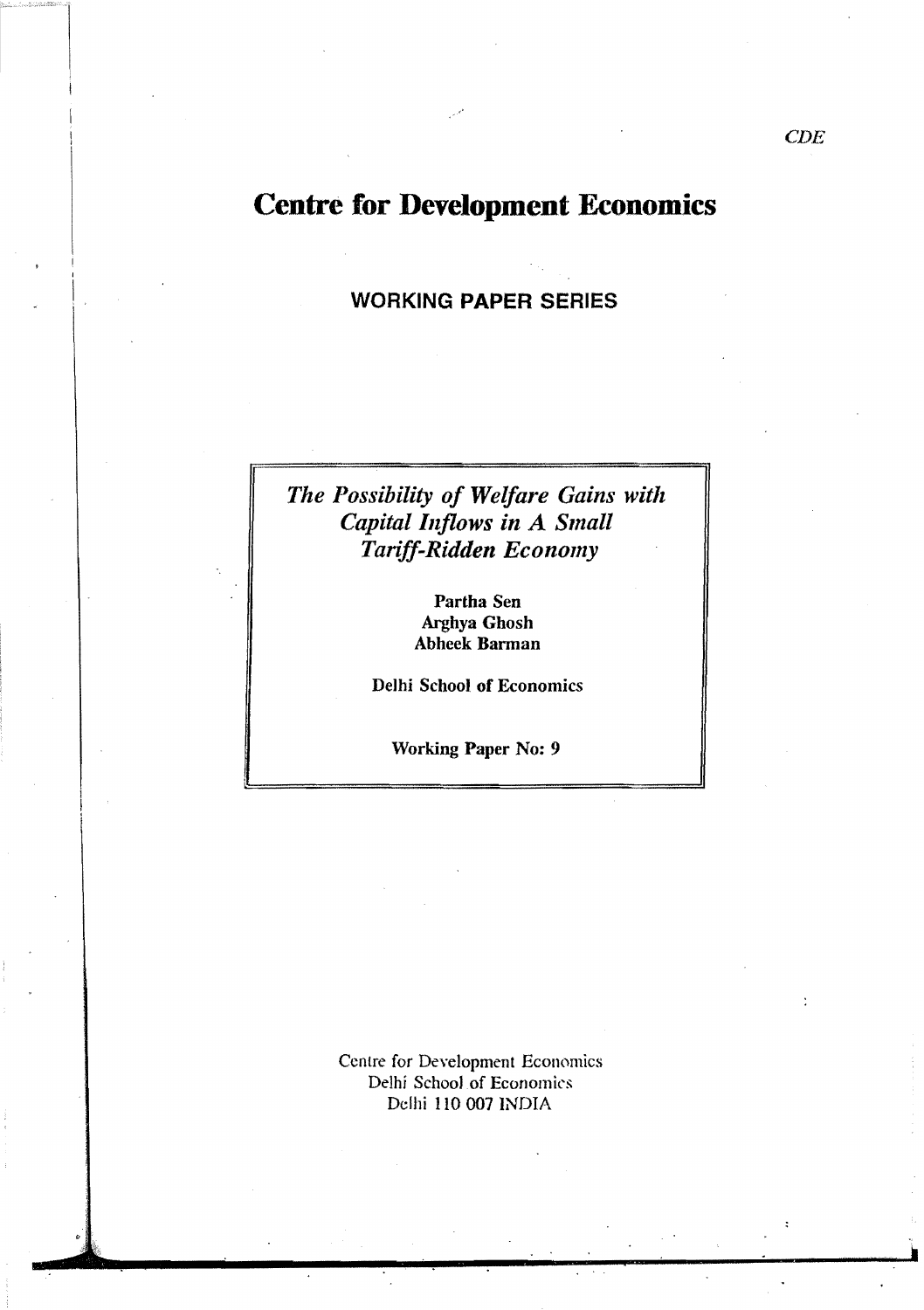# THE POSSIBILITY OF WELFARE GAINS WITH CAPITAL INFLOWS IN

#### A SMALL TARIFF-RIDDEN ECONOMY

PARTHA SEN ARGHYA GHOSH ABHEEK BARMAN

Department of Economics Delhi School of Economics Delhi 110 007 India

## **Abstract**

Capital inflows with full repatriation give rise to welfare improvement possibilities in a small tariff distorted economy when imperfect competition and increasing returns are allowed for in one sector of a two sector model. This is in contrast to the Brecher-Alejandro proposition that capital inflows with full repatriation are necessarily immiserizing for a small tariff-ridden economy. We find that welfare gains chances are greater (a) the higher the expenditure share of the capital intensive differentiated good; (b) the lower the substitutability between brands and (c) the lower the share of tariff revenue in national income.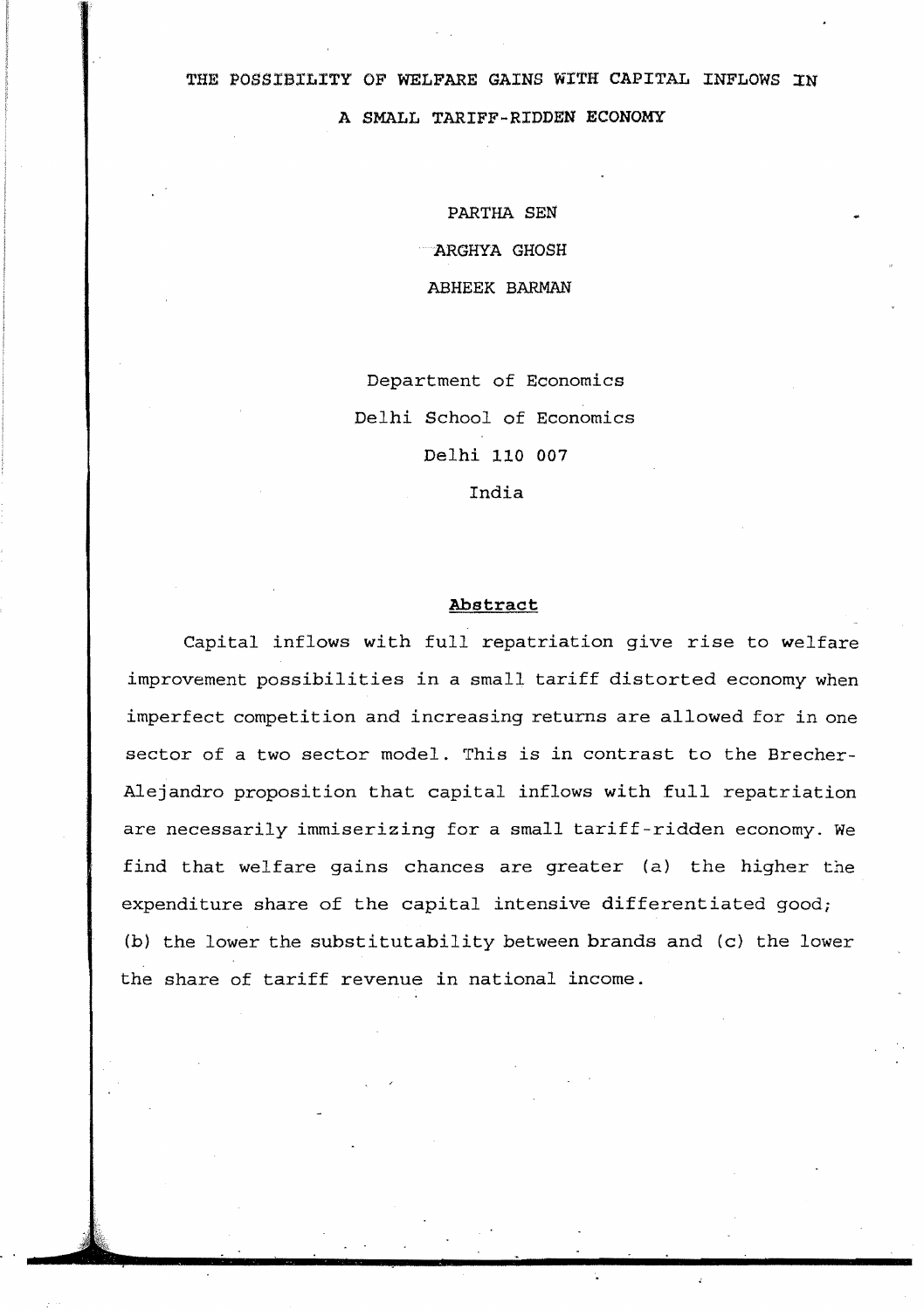### 1. INTRODUCTION

Economic theorists and policy makers have differed consistently over the welfare implications of growth induced and financed by foreign capital. Foreign capital inflows *into* LDCs and lately Eastern Europe indicate the popularity of some sort of 'equivalence between the rate of capital transfer and pace of economic development' argument among policy makers. On the other hand, building upon the demonstrations of Johnson (1967) and Bhagwati (1968), about the possible immiserization effects of growth in tariff-ridden economies, Brecher and Diaz-Alejandro (1977) demonstrated that foreign capital inflows with full repatriation are necessarily imm $\frac{3}{2}$ serizing for a tariff-ridden economy. The Brecher-Alejandro (henceforth BA) proposition *is* also robust for fragmented economies of the generalised Harris-Todaro (HT) variety (Khan 1987 discusses the HT model) and for extended HT economies with an informal sector (Chandra and Khan, 1993).

For generalised HT economies with urban unemployment, capital inflows with repatriation are (a) necessarily immiserizing with stable factor markets (Khan, 1981) and (b) conditionally immiserizing in the presence of sector specific capital (Brecher and Findlay, 1983). However, Grinols (1991) introduces an urban informal sector within the HT setup, arguing that immiserization effects are extreme parametrizations of generally welfare improving outcomes.

Chandra and Khan (1993), however, demonstrate in a Heckscher-Ohlin-Samuelson (HOS) variant of the BA model supplemented by an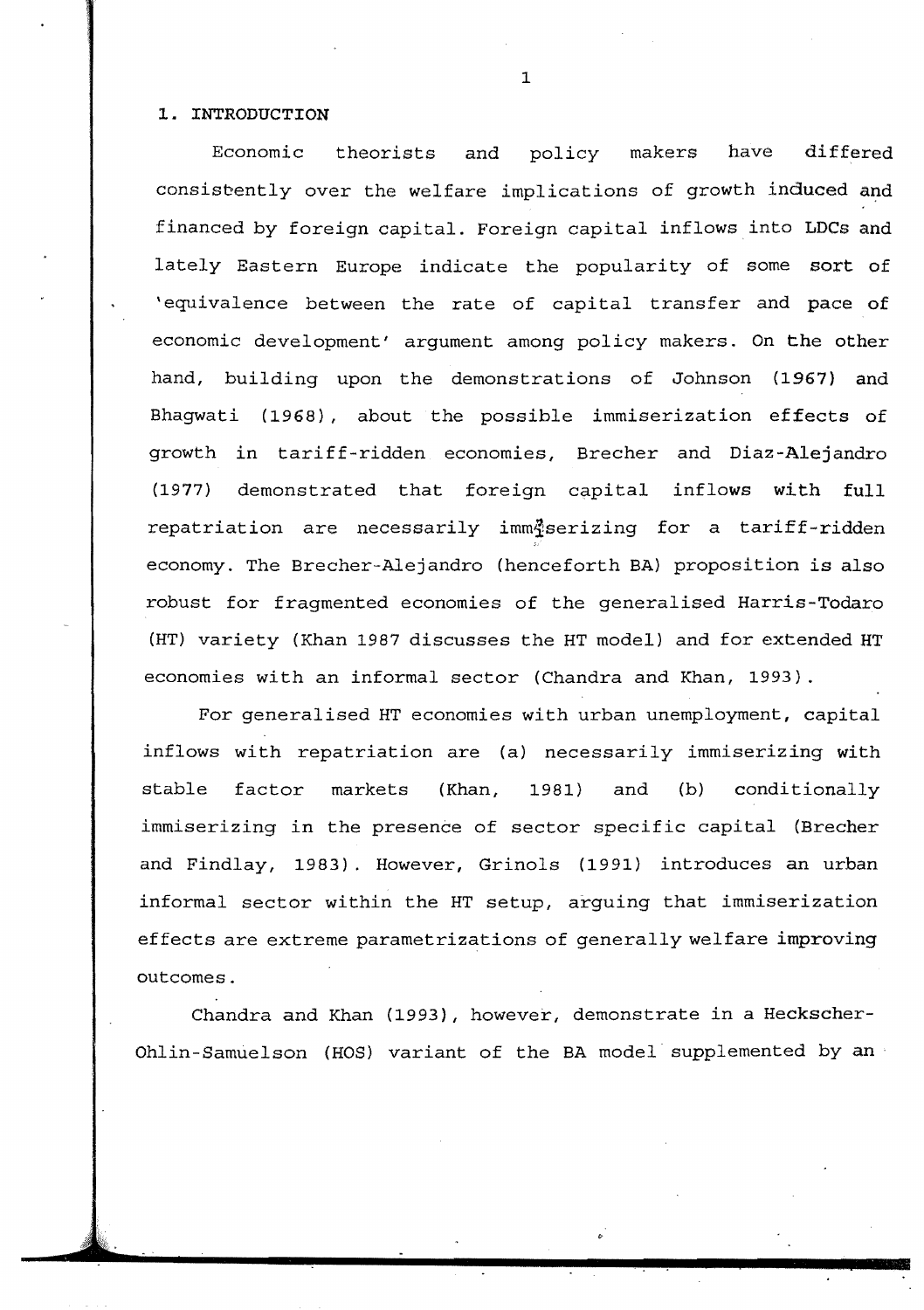informal sector, that Grinols' results are driven by the pressure of non-shiftable capital in the informal sector and demonstrate the relevance of the basic BA proposition under a variety of trade and input concentration regimes. Chandra and Khan highlight the robustness of the BA proposition : with generous but precise specifications of factor intensities, capital inflows with full repatriation under a tariff are immiserizing if and only if the import sector is capital intensive. The only.case where the basic proposition breaks down is where immiserization occurs even without a tariff!

All the models above stress competitive markets and constant returns technology with endogenous employment in intermediate sector cases, with trade under HOS or Ricardo-Viner regimes. Given the recognition of gains from trade driven by returns to specialization through increasing returns in imperfectly competitive markets (Krugman, 1979; Helpman and Krugman, 1985) we introduce a sector with increasing returns and imperfect competition characterized by Dixit-Stiglitz (1977) preferences and product differentiation in a two factor model to analyze its implications for the BA proposition.

Our work is motivated by the findings of Venables (1982) that a tariff distortion in an imperfectly competitive small open economy is welfare improving with inter-industry trade. We model a two sector economy, dispensing with the intermediate sector to simplify exposition. Labour and capital are the inputs used, to produce a homogenous exportable good with CRS technology and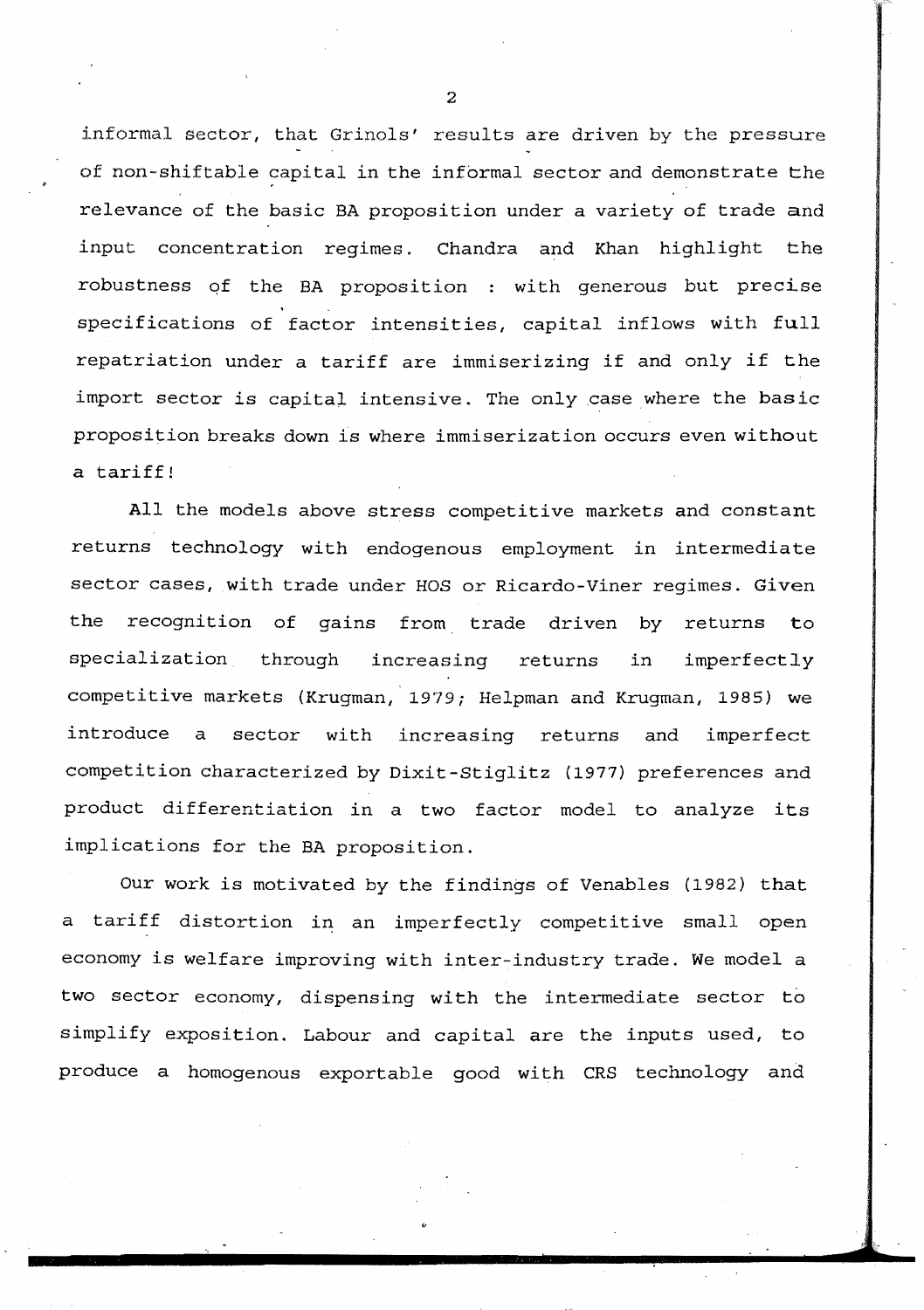competition. The other good is a differentiated good whose production is subject to increasing returns due to the presence of fixed costs and is produced in a monopolistically' competitive framework. The homogenous good is relatively labour intensive. The economy is tariff distorted and small (i.e. a price taker in the international market). Foreign brands of the differentiated good are imported. Trade is always balanced. There is no unemployment.

Given the controls prevalent in most LDCs in capital markets, capital is immobile, domestic rates of interest are endogenous. In this framework we find that the welfare effects of an inflow of foreign capital depends on three parameters : (a) the share of the differentiated goods in expenditure, (b) the monopoly power or elasticity of substitution between brands and (c) tariff revenue as a proportion of national income.

The paper is organised as follows. Section 2 describes the model, section 3 analyzes implications of a capital inflow, while section 4 concludes.

#### **2. THE MODEL**

re

he

nd

he

se

11

 $\mathbf{e}$ 

ic

It

lt

 $\cdot$ e

 $\mathbf{m}$ 

:0

.y

1e

土

s

ιd

t

n

a

o

o

 $\mathbf{\tilde{d}}$ 

#### **The Consumers**

The representative consumer who takes all market variables as given maximizes a Cobb-Douglas utility function increasing in consumption of the homogeneous good y which is also the numeraire, and an aggregate X of the differentiated good whose price is P :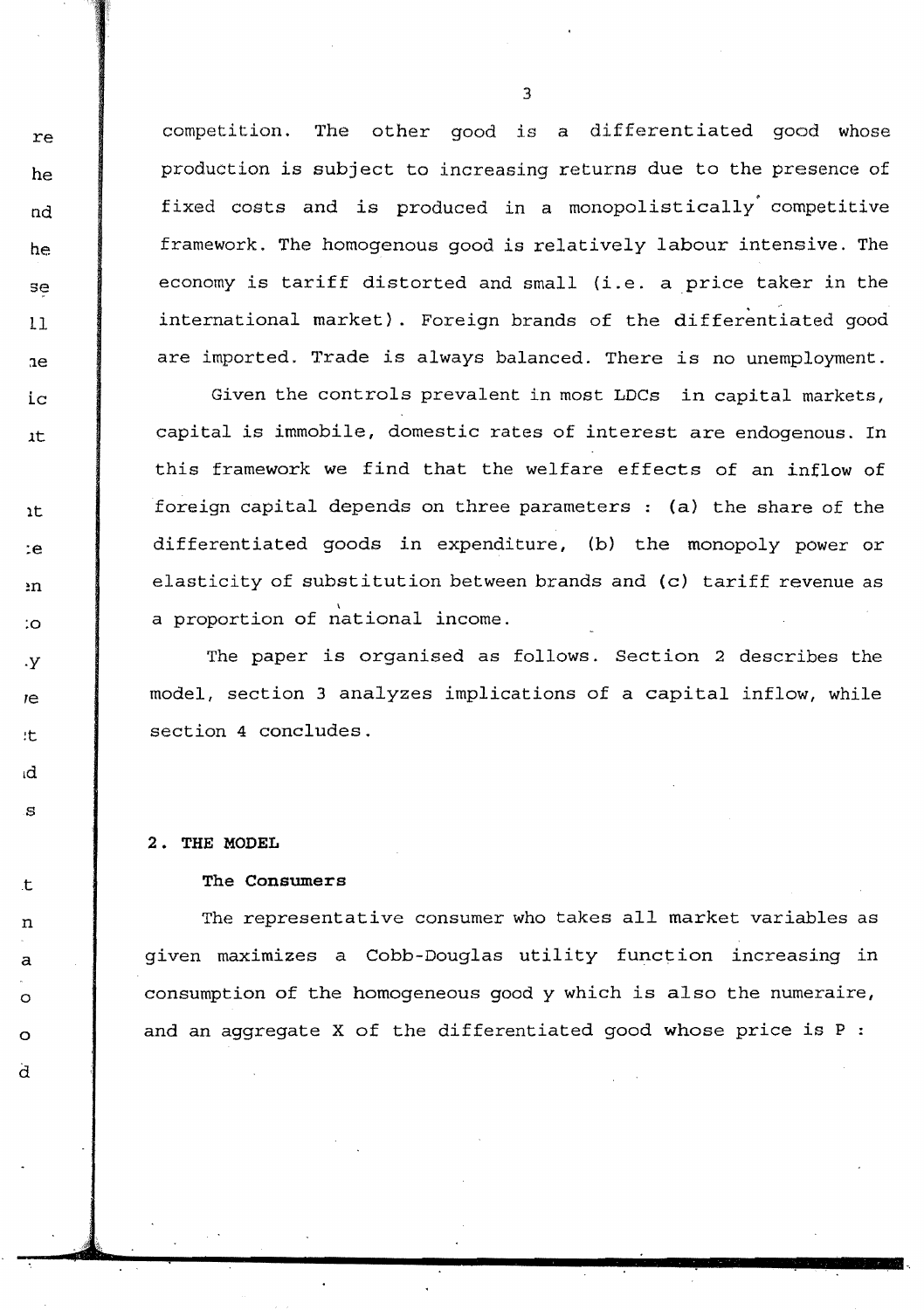$$
u = X^{\alpha} y^{1-\alpha} \tag{1}
$$

subject to the budget constraint

$$
y + PX = National Income (NI)
$$
 (2)

The subutility function X is of the Dixit-Stiglitz variety

$$
X = \left[ \sum_{i=1}^{n} x_i \frac{\sigma^{-1}}{\sigma} + \sum_{j=1}^{n^*} x_j \frac{\sigma^{-1}}{\sigma} \right] \frac{\sigma}{\sigma^{-1}}
$$
 (3)

and *P,* the price index corresponding to X is

$$
P = \left[ \sum_{i=1}^{n} p_i^{1-\sigma} + \sum_{j=1}^{n} p_j^{1-\sigma} \right]^{1-\sigma}
$$
 (4)

where  $x_i$  and  $p_i$  are respectively the domestic output (which equals domestic consumption) and price of brand i and n is the number of brands produced locally. n is large enough to enable us to ignore the integer constraint. Terms with asterisks denote foreign variables. *a>l* is the elasticity of substitution between brands. Below in (8a) we shall see that this would be the elasticity of demand facing each firm.  $\sigma^{-1}$  will in the large group case also be the share of fixed cost in total revenue. Since the economy is tariff-ridden,  $p^*_{j}$  = (1+t) $p^f_{j}$ , where  $p^f_{j}$  is the price of the jth foreign brand and  $t \ge 0$  the rate of tariff.

Solving (1) and (2) we obtain the expenditure shares on homogeneous and differentiated goods as

$$
y = (1-\alpha) NI
$$
 (5a)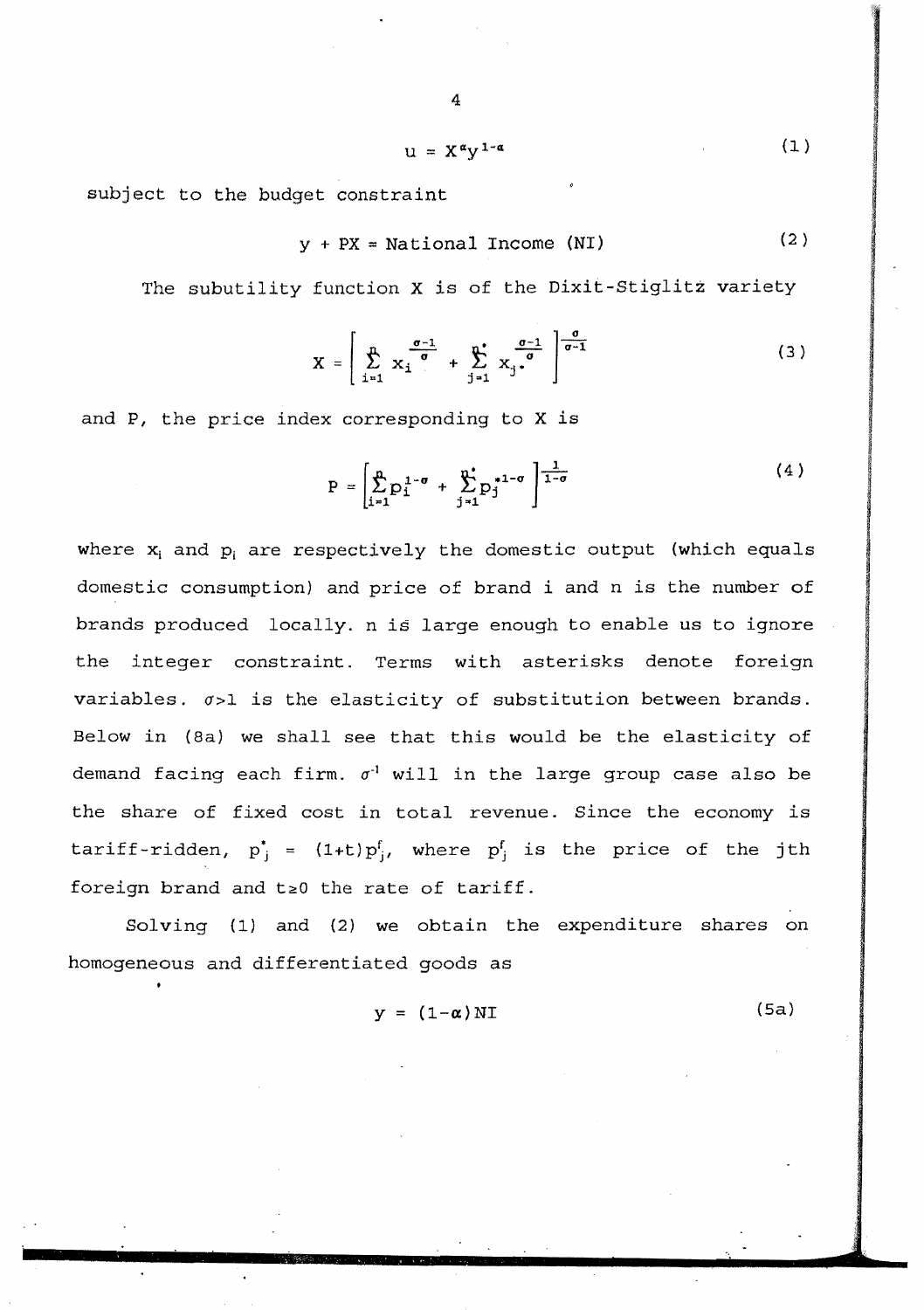$$
PX = \alpha NI \tag{5b}
$$

Substitution into. (1) yields the indirect utility function

5

$$
V = (1-\alpha)^{1-\alpha} \left(\frac{\alpha}{P}\right)^{\alpha} N I \tag{6}
$$

which serves as our index of welfare.

·)

:)

 $\lambda$ 

Is

 $\lambda$ 

of

re

gn

s.

of

be

is

th

 $\mathop{\rm cn}$ 

 $\mathcal{E}$ 

Next, maximizing (3) with respect to the budget constraint

$$
\sum_{i=1}^{n} p_i x_i + \sum_{j=1}^{n^*} p_j^* x_j^* = PX \tag{7}
$$

yields demands for individual brands as

 $x_i = p_i^{-\sigma} P^{\sigma-1}$  and (8a)

$$
x_j^* = p_j^{*^{\sigma}} P^{\sigma-1} \alpha N I \qquad (8b)
$$

Since we shall be concerned with symmetric equilibrium, each firm will charge the same price  $(p_i)$  and produce the same output  $(x_i)$ . The same is true for the foreign varieties  $(p_j^*, x_j^*)$  and hence we drop the subscripts. Also, following Venables (1982) we assume that the price and number of brands of the differentiated goods produced abroad can be treated as exogeneous. This completes the demand specification of our model.

# The **Producers**

The homogeneous good Y is produced competitively using two inputs, labour(L) and capital(K) with constant returns technology. Competitive production implies the equality of price (unity for. the numeraire) and marginal cost :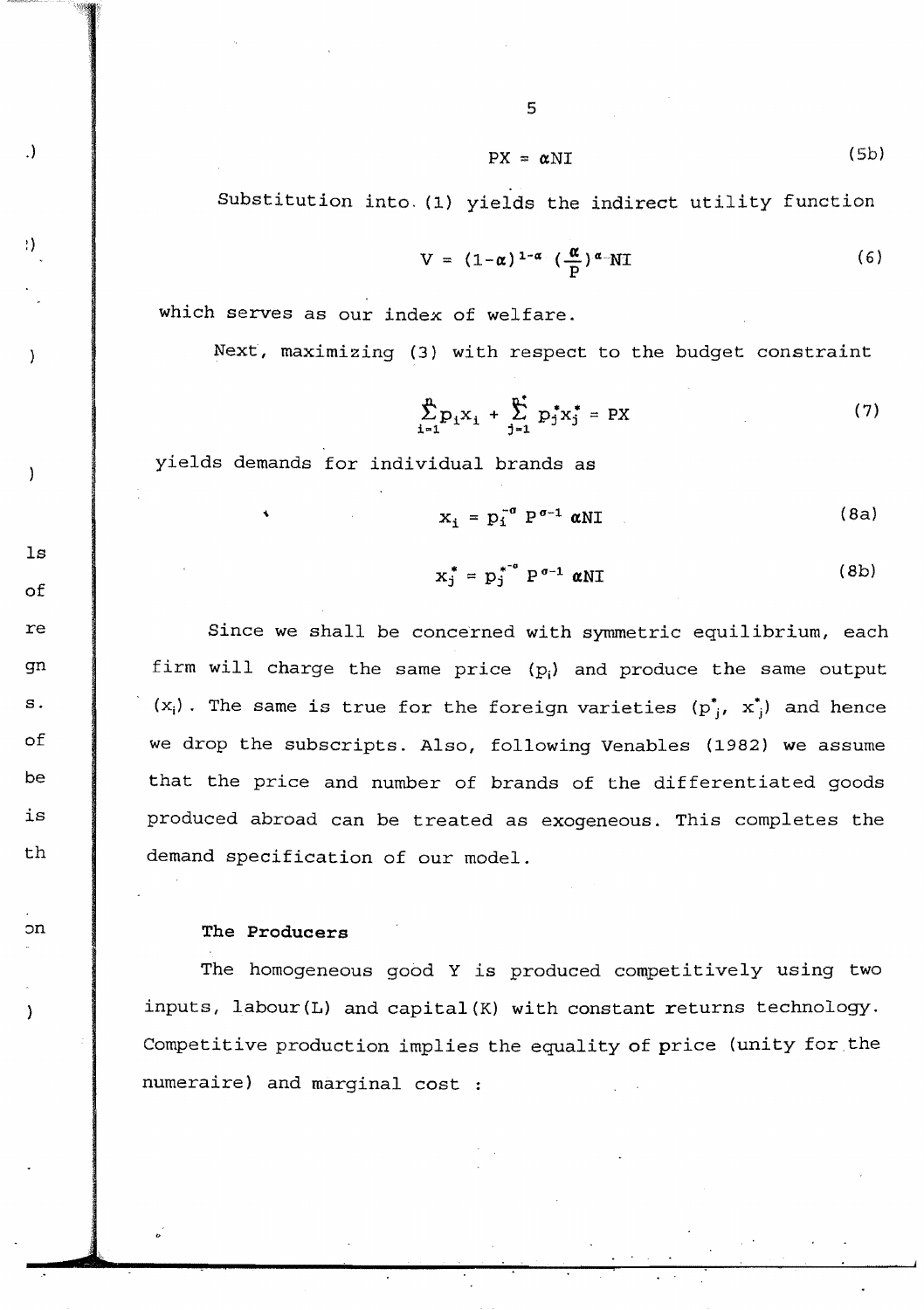$$
a_{LY}w + a_{KY}r = 1 \tag{9}
$$

where  $a_{ij}$  is the amount of factor i utilized in the production of unit output of sector j and wand r are respectively wage rate and return to capital.

The differentiated goods sector uses both labour and capital as variable inputs. Each firm takes all market variables (in particular P) as given. Variable costs are homogeneous of degree one in output. Profit maximization for each brand implies the mark up pricing rule

$$
a_{Lx}w + a_{kx}r = p(1-\frac{1}{\sigma})
$$
 (10)

Free entry in the differentiated goods sector drives supernormal profits down to zero (the Chamberlinian large group case). For each brand, therefore, excess of revenue over total variable cost exactly offsets the fixed cost incurred. We assume that capital is the only component of fixed cost. So we must have

$$
a_{\text{RF}}r = \frac{1}{\sigma}px \qquad (11)
$$

**ESCRIPTION** 

where  $a_{KF}$  denotes the amount of capital required as fixed input. The presence of fixed costs implies increasing returns in the differentiated goods sector. The factor market clearing equations are given by

$$
\boldsymbol{6}
$$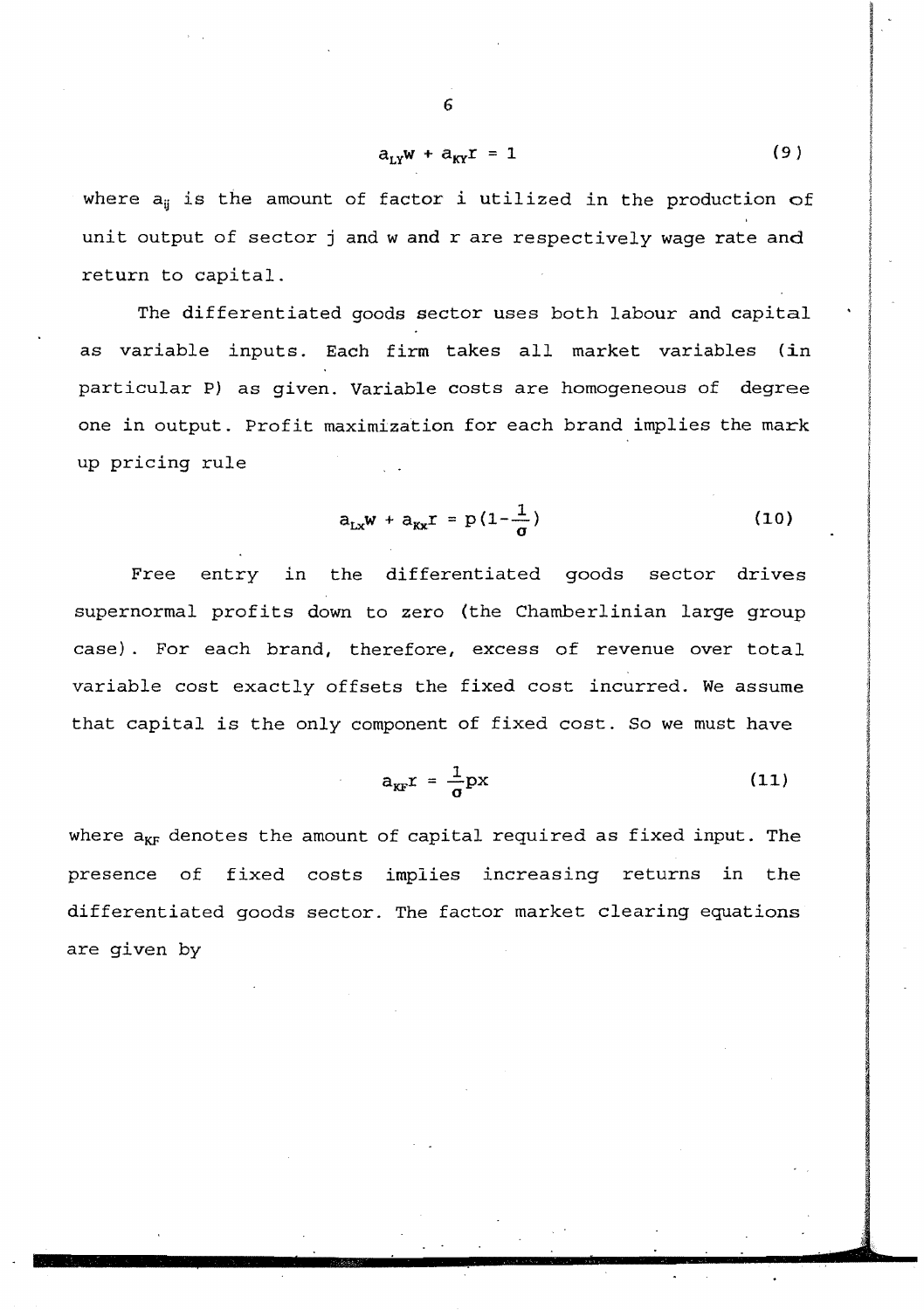$$
a_{LY} Y + a_{Lx} nx = \overline{L}
$$
 (12)

$$
a_{KY} Y + a_{Kx} nx + a_{KF} n = K^f + K^d \qquad (13)
$$

where  $\overline{L}$  is the given endowment of labour and  $K^{f}$  ( $K^{d}$ ) is the capital owned by foreign (domestic) residents. Without loss of generality we . assume that all capital is foreign-owned. We then have  $K^d = 0$  and write  $K^f = K$ .

Finally, the national income is given by

11

 $\lambda$ 

эf

d.

.n

٠e

'k

s

?

l

$$
NI = Y + npX - rK + tn^{*}p^{*}x^{*}
$$
 (14a)

$$
NI = wL + tp^*n^*x^*
$$
 (14b)

(14a) is a disaggregated version of (14b) which gives the income shares to labour and tariff. All returns to capital are repatriated in keeping with the Brecher-Alejandro tradition, and all tariff revenue rebated back to the consumer. This completes the specification of the model. We now turn to the effects of a change in foreign investment on our model.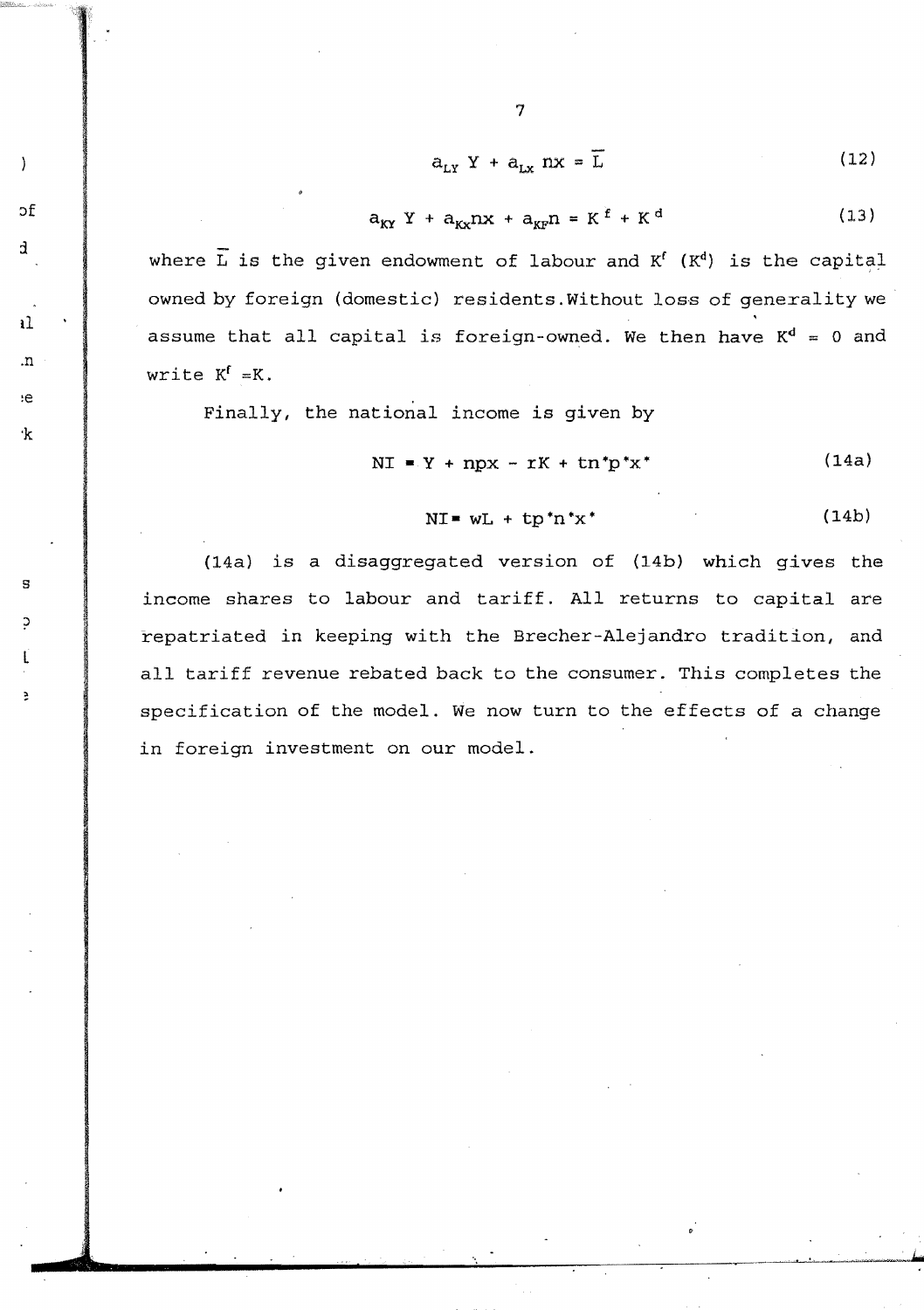3. CAPITAL INFLOW

In this section to facilitate analysis, we express the  $\overline{a}$ equations in terms of proportionate changes, where

 $\hat{x} = \text{dlog}x$ 

From equations (5) and (8a) we have

 $(5a)'$  $\hat{y} = \hat{M}$ 

and

 $\epsilon_{\rm max}$ 

$$
\hat{\mathbf{x}} = -\sigma \hat{\mathbf{p}} + (\sigma - 1) \hat{\mathbf{P}} + \hat{\mathbf{M}} \mathbf{I}
$$
 (8a)

From (4)

 $\hat{p} = \frac{1}{1-\sigma} \beta \hat{n} + \beta \hat{p}$ 

where  $\beta$  = npx/PX gives the share of domestic brands in total expenditure on the differentiated good

Similarly,

$$
\hat{\mathbf{x}}^* = (\sigma - 1) \hat{\mathbf{P}} + \hat{\mathbf{M}} \hat{\mathbf{I}}
$$
 (8b)

and

$$
\hat{\mathbf{NT}} = \lambda \hat{\mathbf{w}} + (1-\lambda) \hat{\mathbf{x}}^* \tag{14b'}
$$

where  $\lambda$  denotes the share of labour income in national income.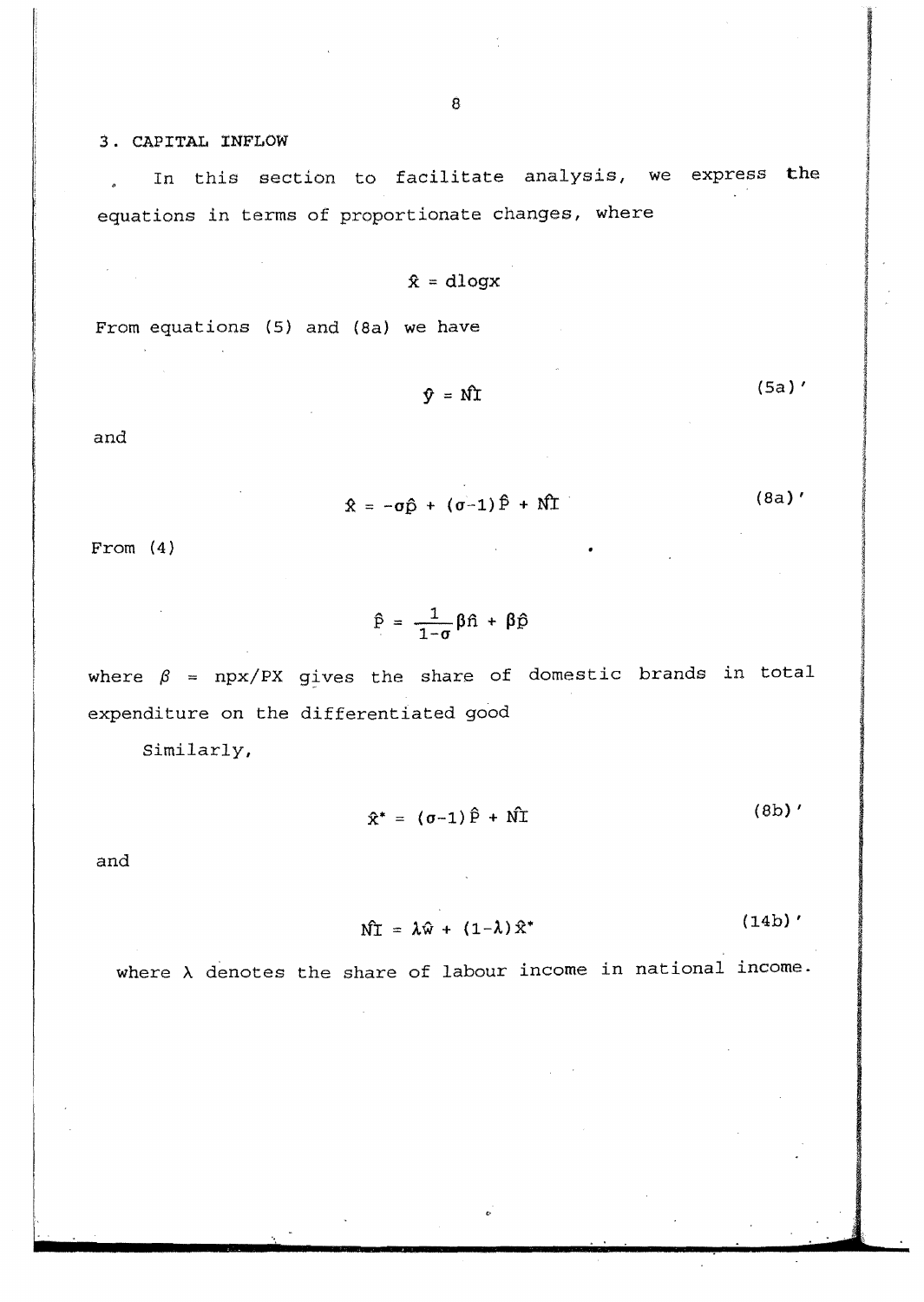Further, differentiation of the production cost equations give

$$
\theta_{\rm{Ly}}\hat{\omega} + \theta_{\rm{ky}}\hat{r} = 0 \qquad (\hat{9})'
$$

$$
\theta_{Lx}\hat{w} + \theta_{Kx}\hat{r} = \hat{p} \tag{10}'
$$

$$
\hat{\mathbf{r}} = \hat{\mathbf{p}} + \hat{\mathbf{x}} \tag{11}'
$$

where  $\theta_{ij}$  is the share of the ith factor in variable cost in the production of the jth output as a proportion of marginal cost. Differentiation of the factor market clearing equations give

$$
\gamma_{\rm LY} \hat{Y} + \gamma_{\rm Lx} \hat{n} + \gamma_{\rm Lx} \hat{x} = (\hat{w} - \hat{r}) (\gamma_{\rm LY} \theta_{\rm KY} \sigma_{\gamma} + \gamma_{\rm Lx} \theta_{\rm Kx} \sigma_{\gamma})
$$
(12)

$$
\gamma_{\text{KY}}\hat{Y} + (1-\gamma_{\text{KY}})\hat{n} + \gamma_{\text{IX}}\hat{x} = -(\hat{w}-\hat{r}) - (\gamma_{\text{KY}}\theta_{\text{LY}}\sigma_{\text{Y}} + \gamma_{\text{IX}}\theta_{\text{Lx}}\sigma_{\text{x}})
$$
(13)

where  $\gamma_{ij}$  is the share of the i th input in the j th sector and  $\sigma_j$  is the elasticity of substitution (in production) in the j th industry.

We are now ready to solve for the effects of a capital shock on y, n and x. From  $(12)'$ ,  $(13)'$  and  $(A6)$  (the details are given in the Appendix)

$$
\frac{\hat{\mathbf{x}}}{\hat{\mathbf{k}}} = \frac{\gamma_{\text{LY}}}{\Delta} \tag{15}
$$

 $ae$ 

II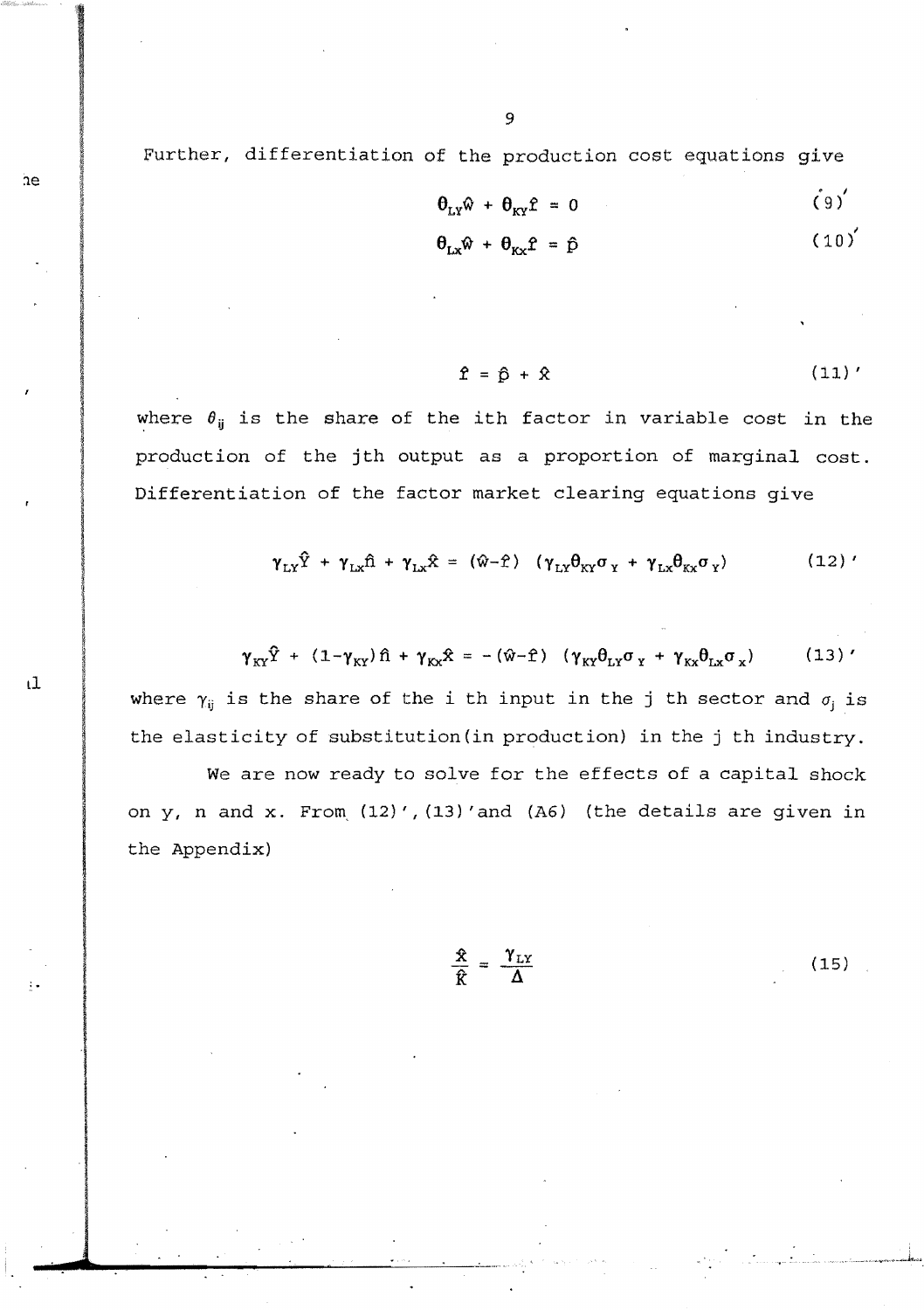$$
\frac{\hat{\mathbf{n}}}{\hat{\mathbf{K}}} = \frac{\mathbf{\gamma}_{\text{Ly}}}{\Delta} \left[ \frac{\lambda}{\beta} \left( 1 + \sigma \frac{\theta_{\text{Kx}} - \theta_{\text{KY}}}{\theta_{\text{Lx}}} + \frac{\theta_{\text{KY}}}{\theta_{\text{Lx}}} \right) - (\sigma - 1) \frac{\theta_{\text{Kx}} - \theta_{\text{KY}}}{\theta_{\text{Lx}}} \right]
$$
(16)

**INTERNATIONAL PROPERTY AND ARTISTS AND ARRESTS AND ARRESTS AND ARRESTS AND ARRESTS AND ARRESTS AND ARRESTS AND** 

f

*i* 

 $\omega$ 

where  $\Delta$  is the determinant (the expression for  $\Delta$  is given in the Appendix). Two sufficient conditions to ensure that  $\Delta$  is < 0 are (a) the homogeneous goods sector (i.e. the exportables sector) is labour intensive as stated above. This implies

 $\gamma_{\text{KY}}$  <  $\gamma_{\text{LY}}$ 

so that

$$
1-\gamma_{\rm LY} < 1-\gamma_{\rm KY}
$$

 $\gamma_{\text{tx}}$  < 1- $\gamma_{\text{ky}}$ 

We thus have

 $\gamma_{\text{KY}}\gamma_{\text{Lx}} \leq \gamma_{\text{LY}}(1-\gamma_{\text{KY}})$ 

This condition together with the added assumption (b)  $\lambda > \beta$  is sufficient to ensure that  $\Delta$  <0. Therefore

$$
\frac{\hat{x}}{\hat{k}} \prec 0 \ , \ \frac{\hat{n}}{\hat{k}} > 0 \, .
$$

From (4)'we have upon simplification

$$
\frac{\hat{P}}{\hat{K}} = \frac{\gamma_{LX}\beta}{(\sigma-1)\Delta} \left[ \frac{\lambda}{\beta} \left( 1 + \sigma \frac{\theta_{KX} - \theta_{KY}}{\theta_{LX}} + \frac{\theta_{KY}}{\theta_{LX}} \right) \right] < 0 \tag{17}
$$

$$
f_{\rm{max}}
$$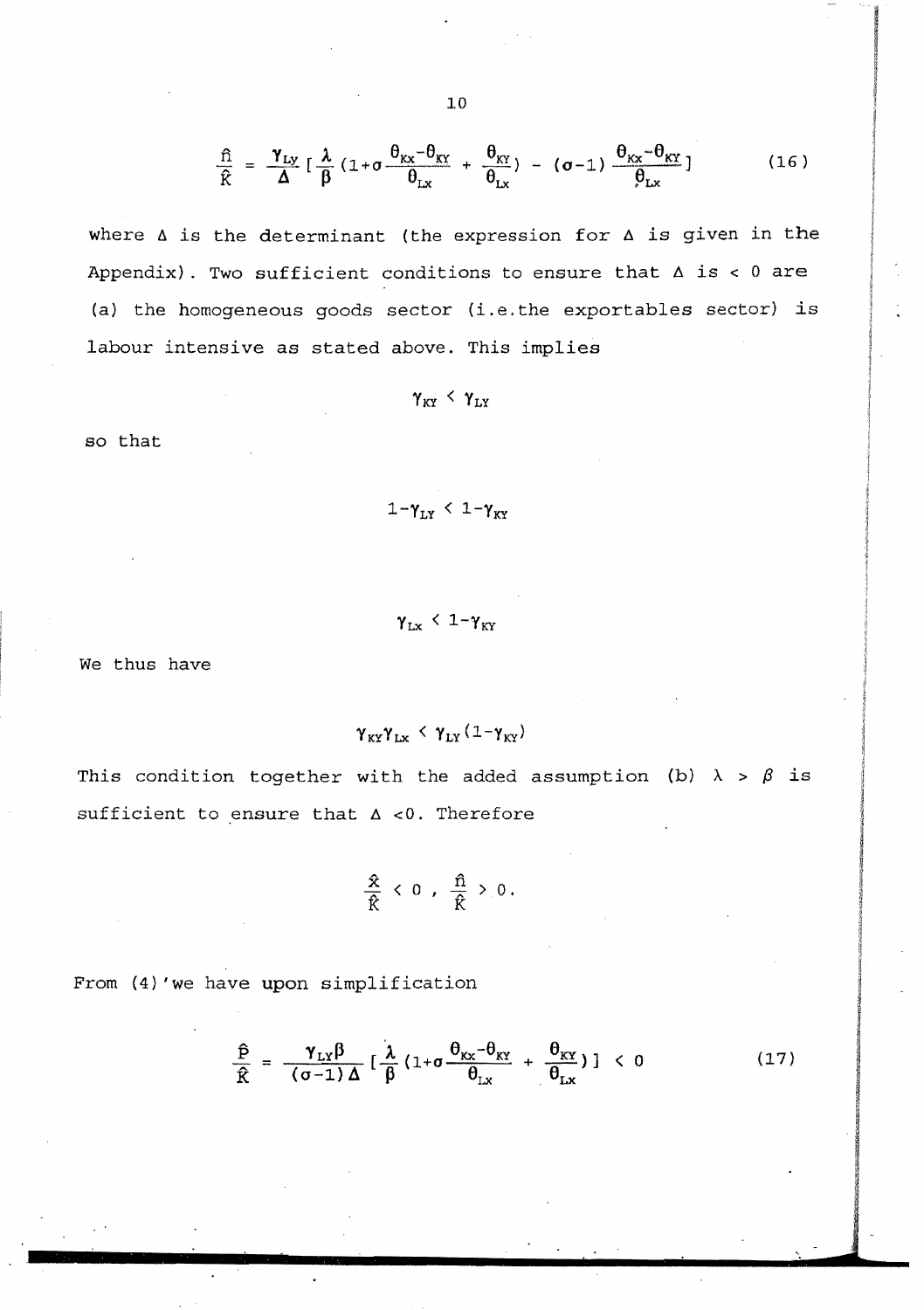and also

$$
\frac{\hat{N}\hat{I}}{\hat{K}} = \lambda \frac{\hat{W}}{\hat{K}} + (1-\lambda) \frac{\hat{X}^*}{\hat{K}}
$$
 (18a)

=  $[-\lambda \frac{\theta_{\text{KY}}}{\theta_{\text{Lx}}} + 1 + \sigma \frac{\theta_{\text{RX}} - \theta_{\text{KY}}}{\theta_{\text{Lx}}}] \frac{\gamma_{\text{LY}}}{\Delta}$  $(18b)$ 

From (17), we observe that the effect of a capital inflow lowers the price index: price per brand falls and the number of brands increases, so that the aggregate price index falls unambiguously. The effect on national income is ambiguous. On the one hand the wage rate increases and hence labour income rises, but on the other, as demand for foreign differentiated brands declines,tariff income falls. The effect on welfare is

$$
\frac{\hat{V}}{\hat{K}} = -\alpha \frac{\hat{P}}{\hat{K}} + \frac{\hat{N}\hat{I}}{\hat{K}}
$$
 (19)

Using (17) and (18b) and simplifying we obtain

$$
\frac{\hat{V}}{\hat{K}} = \frac{\gamma_{LY}}{\Delta} \left[ 1 + \sigma \frac{\theta_{Kx} - \theta_{KY}}{\theta_{Lx}} - (\lambda + \lambda \frac{\alpha}{\sigma - 1}) \left( 1 + \sigma \frac{\theta_{Kx} - \theta_{KY}}{\theta_{Lx}} + \frac{\theta_{KY}}{\theta_{Lx}} \right) \right]
$$
(20)

From (20) it is easy to see that

$$
\frac{\hat{v}}{\hat{\kappa}}\geq 0
$$

according as  $(\sigma-1) \frac{(1-\lambda)}{\lambda} \le \alpha$  (21)

is

<sup>1</sup>

the re is

6)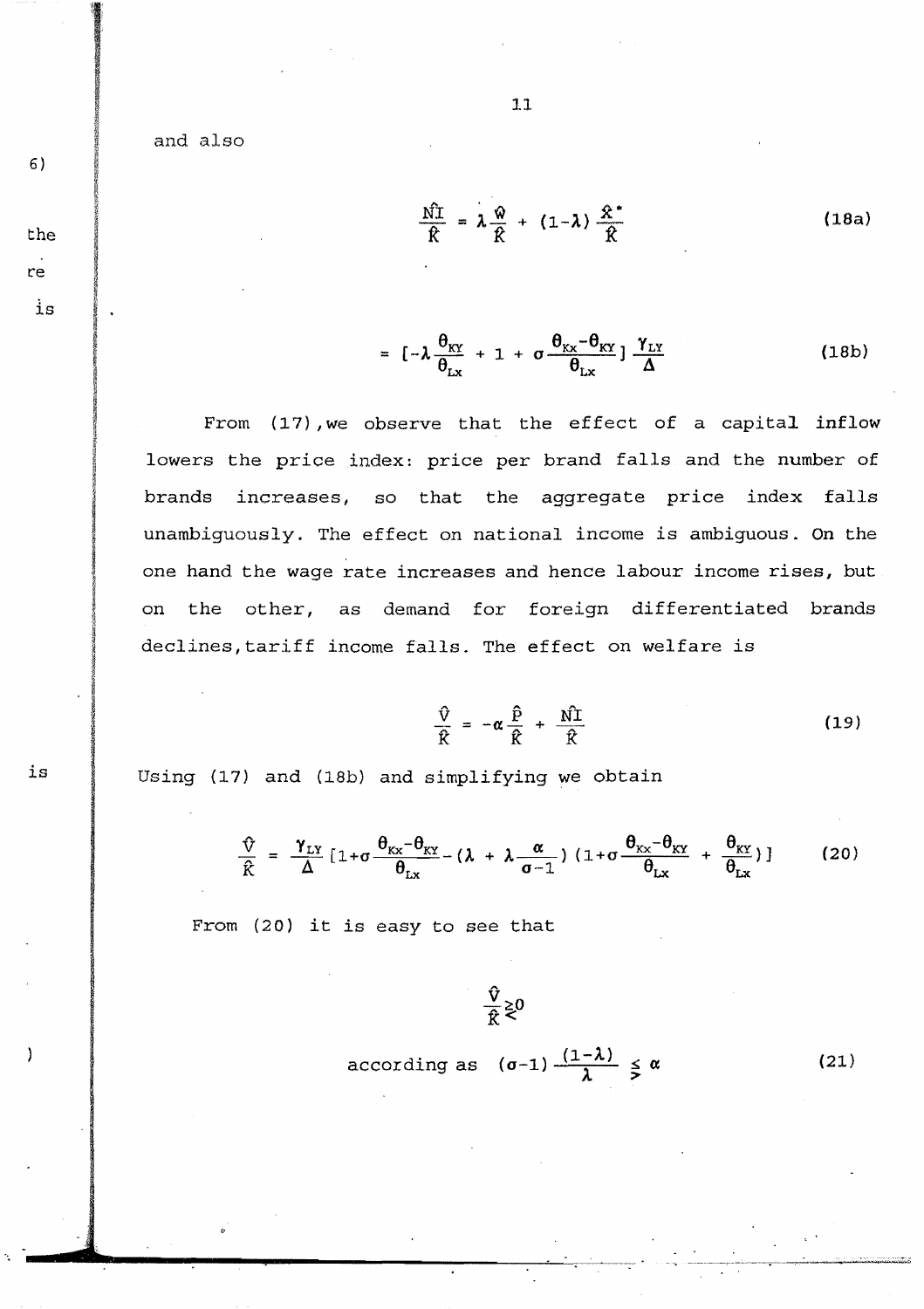Condition (21) is a sufficient condition.

Thus, whether welfare gains occur as a result of a capital inflow is conditional upon whether the gains due to a fall in the price level and increase in labour income are sufficient to offset the welfare loss resultant upon reduced tariff revenue.

It is clear from the above that ceteris paribus, the higher is  $\lambda$  (the share of labour income) the more likely it is that in a tariff-ridden economy a capital inflow would be welfare improving. A greater preference for differentiated goods reflected in higher expenditure shares in NI,  $\alpha$ , also enhances chances of welfare gains. Finally, low  $\sigma$  values, reflecting low substitutability between brands and therefore, greater non-competitive behaviour, tend to be welfare enhancing. Note that as *a* tends to infinity, the market tends towards greater competitiveness, and the Brecher-Alezandro immiserization result asserts itself.

#### **4. CONCLUSION**

It has been a longstanding practice in the developing countries to provide tariff protection for domestically located industries. Multinational countries moved to such countries to produce and sell in the sheltered market. What were the welfare implications of such a policy?

It was Brecher and Diaz-Alezandro(1977) who showed that in a standard trade model such a policy was welfare reducing if all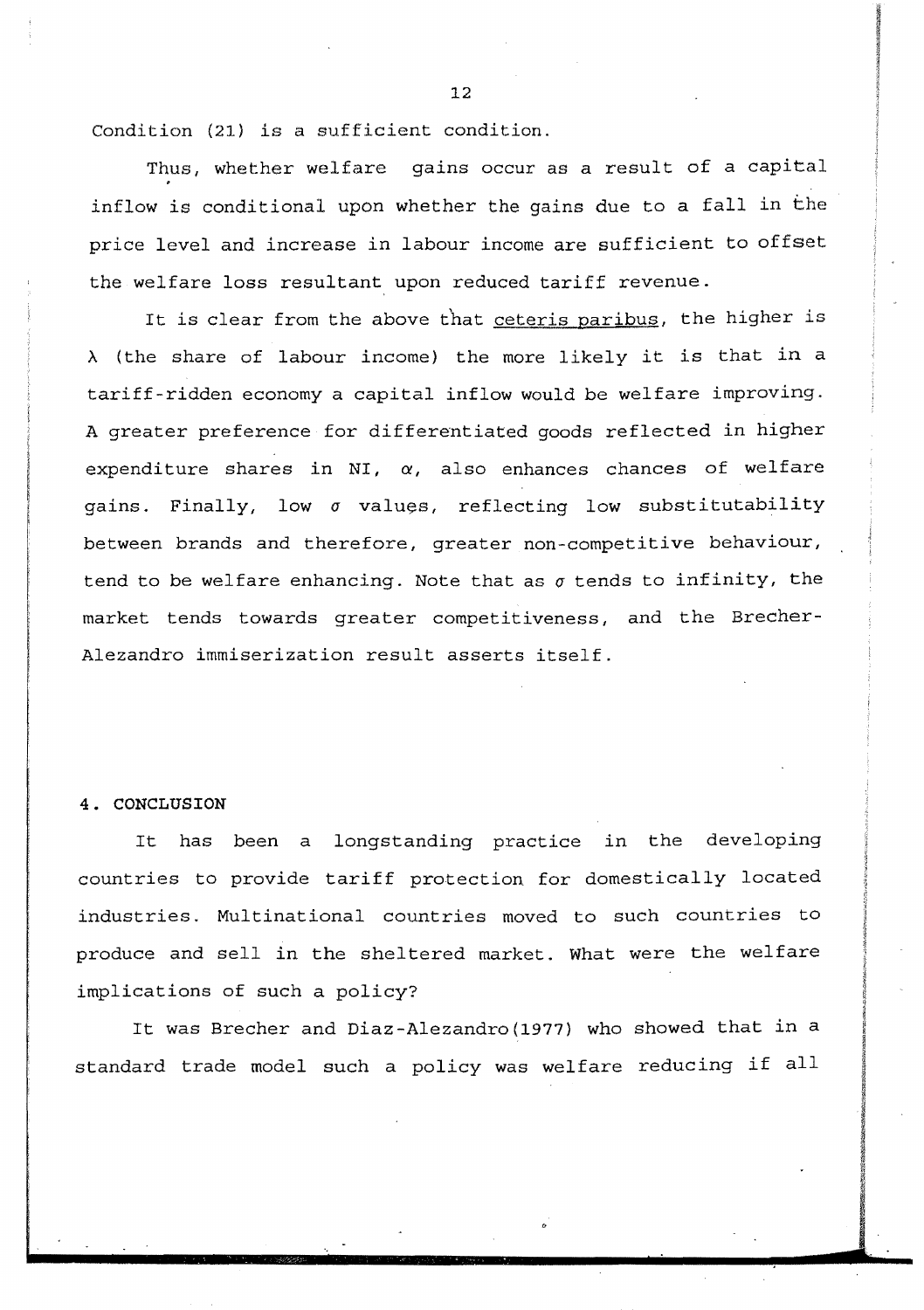profits were repatriated and the country in question continued to import the capital-intensive good. Other writers have only reinforced the robustness of this proposition.

L

r

Is it true that the developing countries were shooting themselves in the foot by following such a policy? The answer *is* in the negative acccording to the model set out in this paper.

In this paper we modelled the industrial sector as a monopolistically competitive one which is probably more realistic than the specification of the earlier models and yet allows to do a general equilibrium analysis.

In contrast to the earlier models, in our model we then have two distortions present. An exogeneous increase in foreign-owned capital with full repatriation of profits is welfare increasing for reasonable parameter values.

To state the conclusion again, we found that in a two sector model where one of the sectors is monopolistically competitive an increase in the amount of foreign capital in the presence of tariffs is likely to increase welfare if the tariff revenue is small.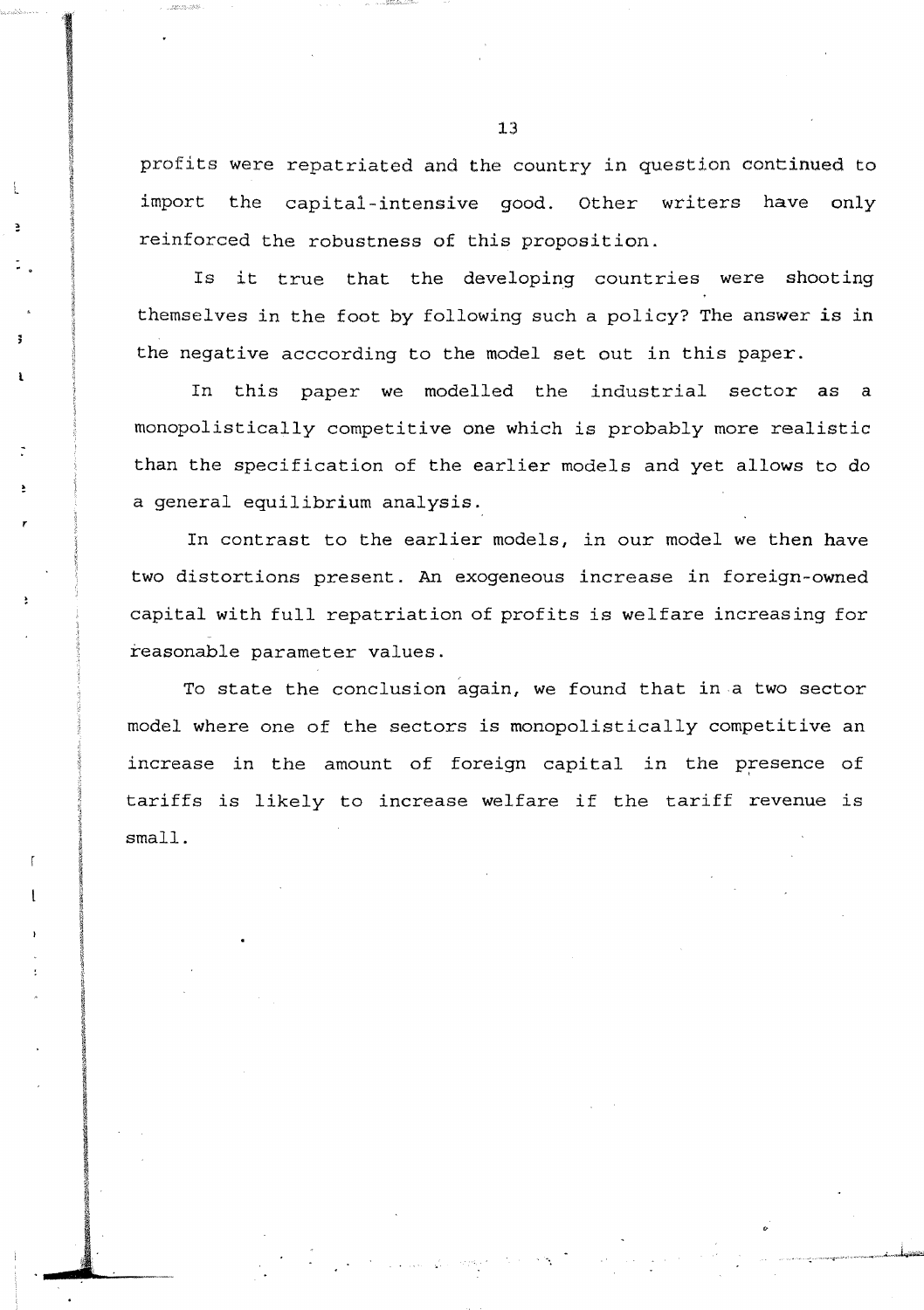# APPENDIX

Solving for  $(9)'$ ,  $(10)'$  and  $(11)'$  we obtain

$$
\hat{\mathbf{w}} = -\frac{\theta_{\text{KY}}}{\theta_{\text{Lx}}} \hat{\mathbf{x}} \tag{A1}
$$

$$
\hat{\mathbf{r}} = \frac{\theta_{\text{LY}}}{\theta_{\text{rx}}} \hat{\mathbf{x}} \tag{A2}
$$

$$
\hat{p} = \frac{\theta_{\text{Kx}} - \theta_{\text{KY}}}{\theta_{\text{r,x}}} \hat{x}
$$
 (A3)

Further, from (Sa), (Sb) and (A3) we may *write* 

$$
\hat{\mathbf{x}}^* = \begin{bmatrix} 1 + \sigma \frac{\theta_{\mathsf{K}\mathsf{X}} - \theta_{\mathsf{K}\mathsf{Y}}}{\theta_{\mathsf{L}\mathsf{X}}} \end{bmatrix} \hat{\mathbf{x}} \tag{A4}
$$

so that from (14b) 'we have upon substituting from (Al) and (A2)

$$
\hat{\mathbf{M}} = [-\lambda \frac{\theta_{\mathbf{K}\mathbf{Y}}}{\theta_{\mathbf{L}\mathbf{x}}} + (1-\lambda) \left\{1 + \sigma \frac{\theta_{\mathbf{K}\mathbf{x}} - \theta_{\mathbf{K}\mathbf{Y}}}{\theta_{\mathbf{L}\mathbf{x}}}\right\}\right] \hat{\mathbf{x}} \tag{A5}
$$

Substituting into (8a)' gives

$$
\left[\frac{\lambda}{\beta}\left(1\ +\ \sigma\frac{\theta_{\rm Kx}-\theta_{\rm Ky}}{\theta_{\rm Lx}}\ +\ \frac{\theta_{\rm Ky}}{\theta_{\rm Lx}}\right)\ -\ (\sigma-1)\ \frac{\theta_{\rm Kx}-\theta_{\rm Ky}}{\theta_{\rm Lx}}\right]\hat{x}\ +\ \hat{n}\ =\ 0\tag{A6}
$$

From  $(12)'$ ,  $(13)'$  and  $(A6)$  we get the expression for  $\Delta$ ,

$$
\Delta = \left[ \frac{\lambda}{\beta} \left( 1 + \sigma \frac{\theta_{Kx} - \theta_{Ky}}{\theta_{Lx}} + \frac{\theta_{Ky}}{\theta_{Lx}} \right) - (\sigma - 1) \frac{\theta_{Kx} - \theta_{Ky}}{\theta_{Lx}} \right] \left[ \gamma_{Lx} \gamma_{Ky} \right] - \gamma_{LY} (1 - \gamma_{Ky}) \left[ \gamma_{Kx} \left[ \gamma_{Kx} - \frac{1}{\theta_{Lx}} \left( \gamma_{Ky} \theta_{Ly} \sigma_x + \gamma_{Kx} \theta_{Lx} \sigma_x \right) \right] \right] - \gamma_{KY} \left[ \gamma_{Lx} + \frac{1}{\theta_{Lx}} \left( \gamma_{LY} \theta_{KY} \sigma_x + \gamma_{Lx} \theta_{Kx} \sigma_x \right) \right]
$$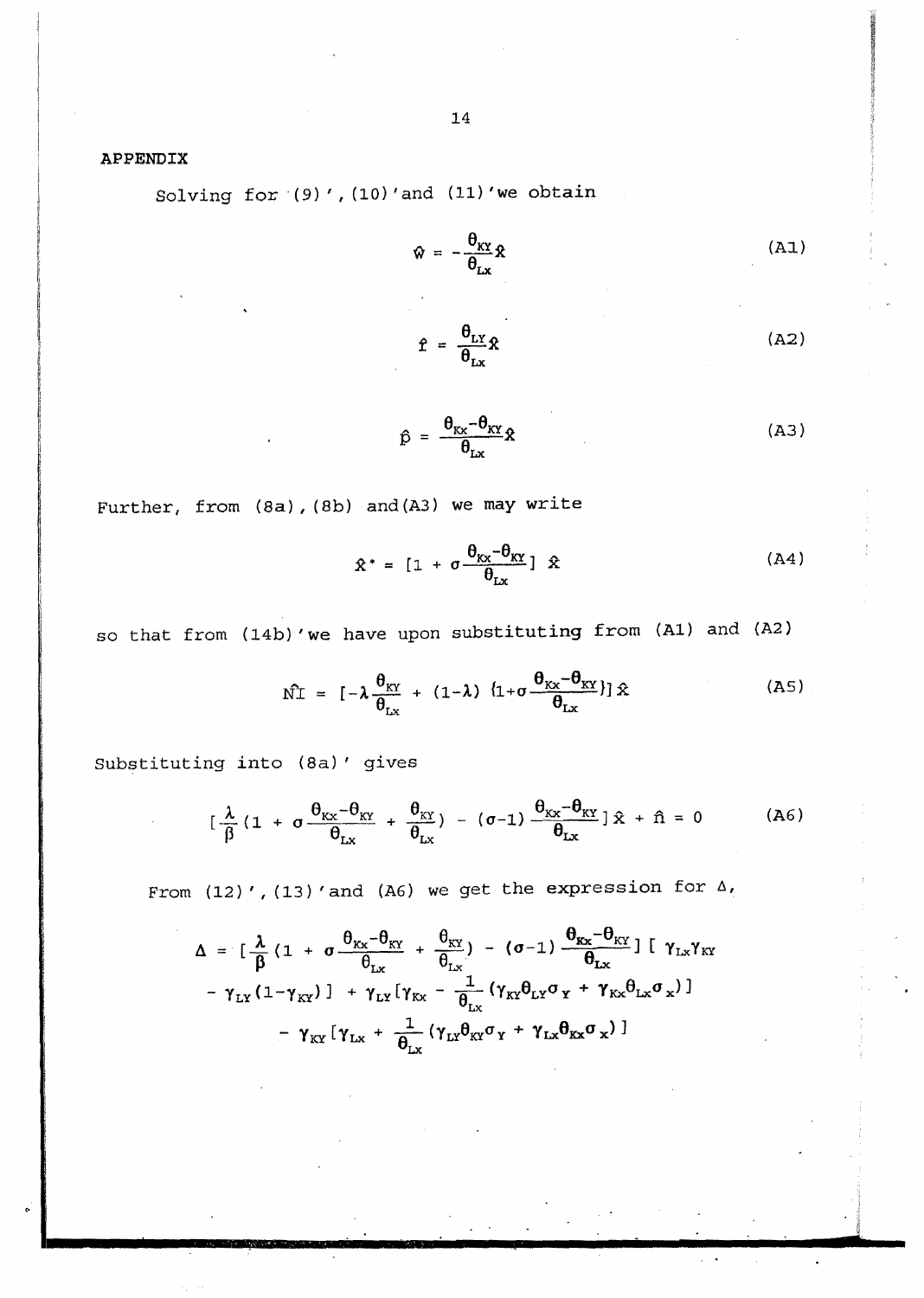Reference

- $1.$ Bhagwati, J.N. (1968). Distortion and immiserizing growth :  $a<sub>r</sub>$ generalization, Review of Economic Studies, 35, 481-5.
- 2. Brecher, R.A. and C.F.Diaz-Alezandro (1977). Tariffs, foreign capital and immiserizing growth, Journal of Internaitonal Economics, 7, 317-22.
- 3. Brecher, R.A. and Findlay, R. (1983). Tariff, foreign capital & national welfare , Journal of International Economics, 14, 277-88.
- 4. Chandra, V and Khan, M.A. (1993). Foreign investment in the presence of an informal sector, Economica, 60, 90-100.
- 5. Dixit,A. and Stiglitz,J.E: (1977). Monopolistic competition and optimum product diversity. American Economic Review 67, 297 305.
- 6. Grinols E.L. (1991). Unemployment and foreign capital: the relative opportunity costs of domestic labour and welfare, Economica, 57, 107-22.
- 7. Helpman, E. and Krugman, P. (1985). Market Structure and International Trade, Cambridge, MIT Press.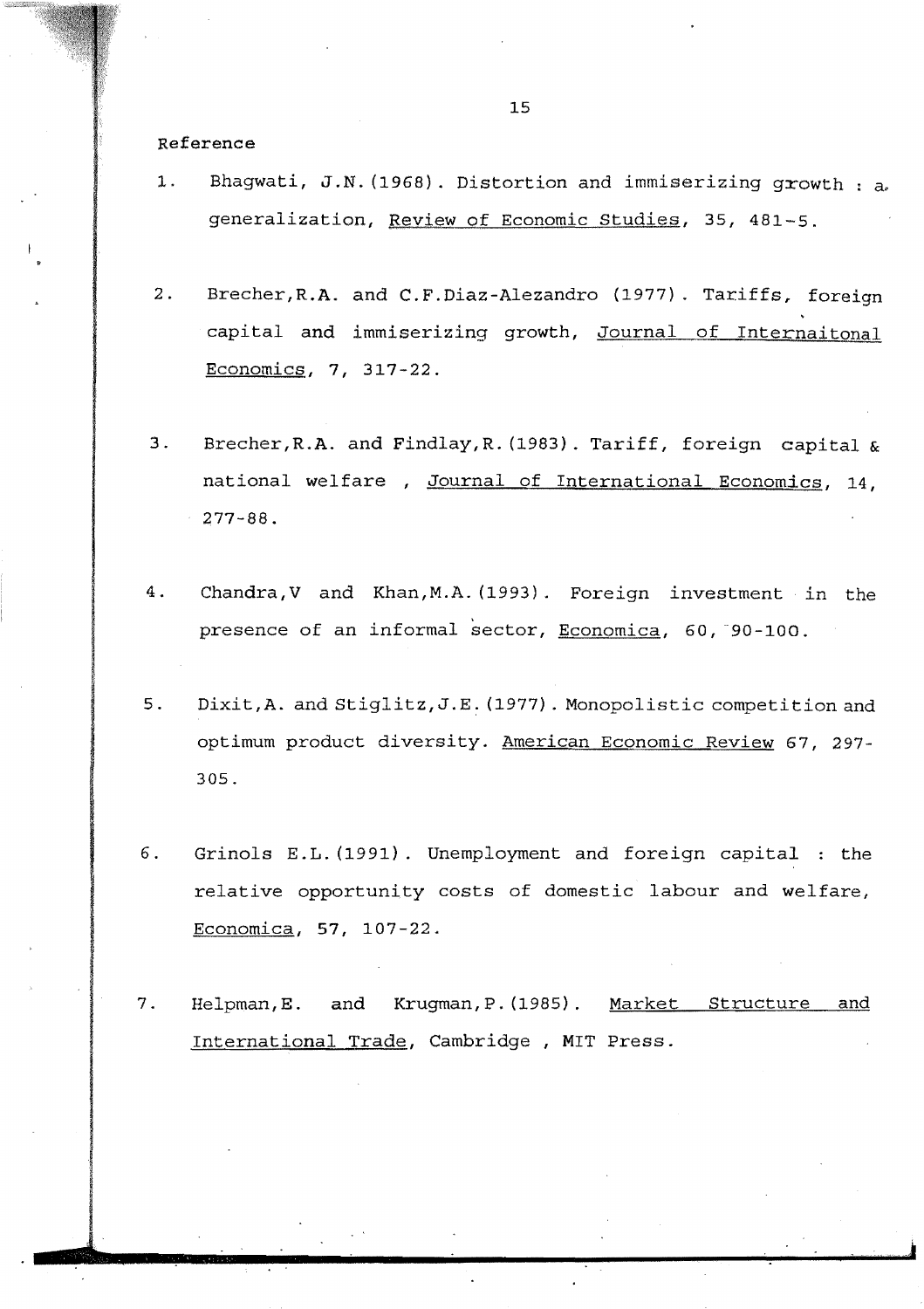- 8. Johnson, H.G. (1967). The possibility of income losses from increased efficiency of factor accumulation in the presence of tariff, Economic Journal, 77, 151-4.
- 9. Khan, M.A. (1981). Tariff, foreign capital and immiserizing growth with urban unemployment and specific factors of production, Journal of Development Economics, 10, 245-56.
- 10. Khan, M.A. (1987). The Harris-Todaro model, in The New Palgrave (ed.) Eatwell,et. aI, Macmillan.
- 11. Krugman, P. (1979). Increasing returns, monopolistic competition and international trade, Journal of International Economics, 9, 469-79.
- 12. Venables, A. (1982). Optimal tariff for trade in monopolistically competitive commodities, Journal of International Economics, 12, 224-41.

J

**BEAT REACTOR**